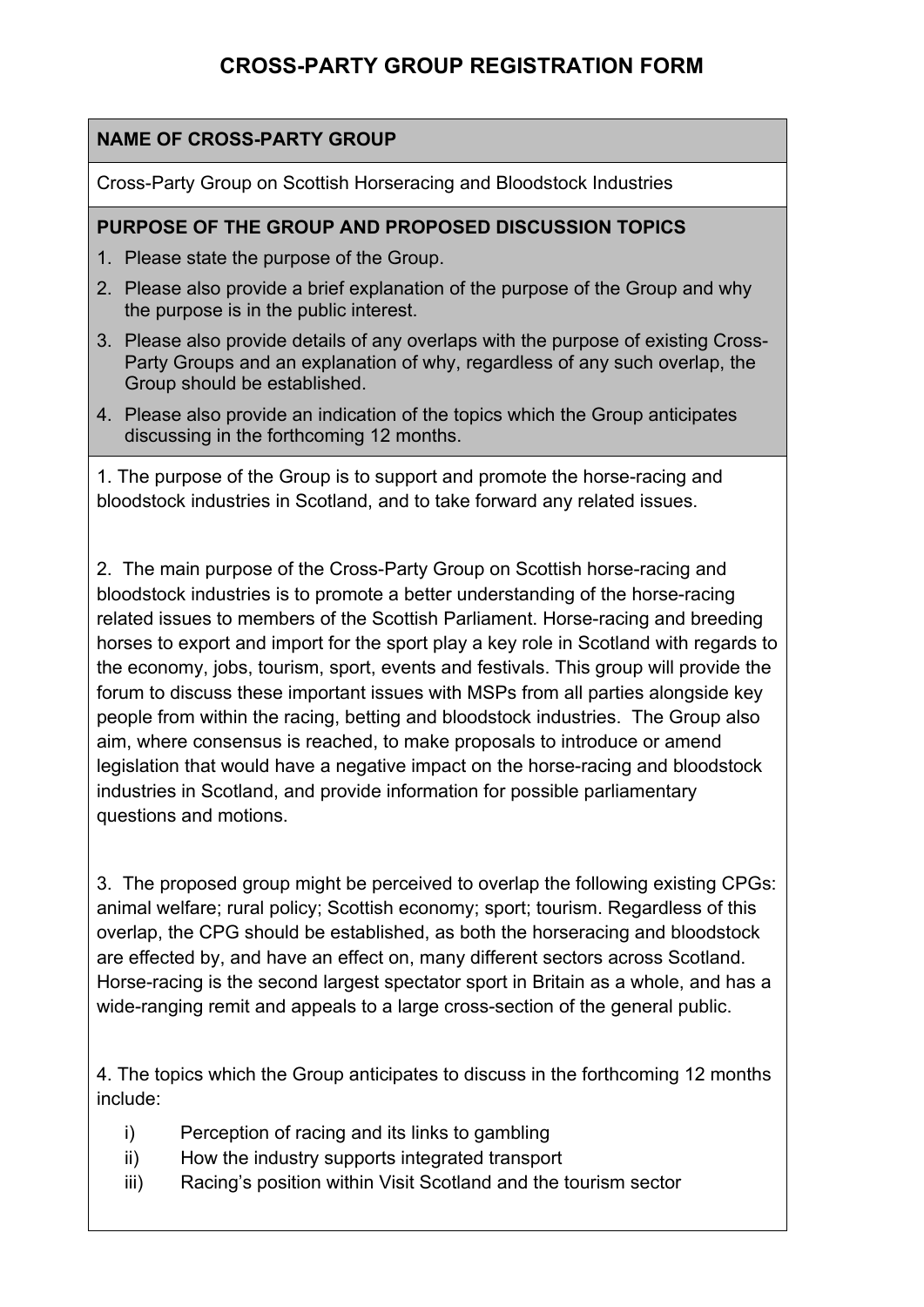#### **MSP MEMBERS OF THE GROUP**

Please provide names and party designation of all MSP members of the Group.

Miles Briggs – Scottish Conservative & Unionist Party

Rachael Hamilton – Scottish Conservative & Unionist Party

John Scott – Scottish Conservative & Unionist Party

John Lamont – Scottish Conservative & Unionist Party

Colin Beattie – Scottish National Party

Claire Haughey – Scottish National Party

Neil Bibby – Labour Party

### **NON-MSP MEMBERS OF THE GROUP**

For organisational members please provide only the name of the organisation, it is not necessary to provide the name(s) of individuals who may represent the organisation at meetings of the Group.

| <b>Individuals</b> | Delly Innes                          |
|--------------------|--------------------------------------|
| Organisations      | <b>Scottish Racing Marketing Ltd</b> |

### **GROUP OFFICE BEARERS**

Please provide names for all office bearers. The minimum requirement is that two of the office bearers are MSPs and one of these is Convener – beyond this it is a matter for the Group to decide upon the office bearers it wishes to have. It is permissible to have more than one individual elected to each office, for example, co-conveners or multiple deputy conveners.

| Convener               | Miles Briggs MSP       |
|------------------------|------------------------|
| <b>Deputy Convener</b> | Neil Bibby MSP         |
| Secretary              | <b>Scottish Racing</b> |
| Treasurer              |                        |

#### **FINANCIAL BENEFITS OR OTHER BENEFITS**

Please provide details of any financial or material benefit(s) the Group anticipates receiving from a single source in a calendar year which has a value, either singly or cumulatively, of more than £500. This includes donations, gifts, hospitality or visits and material assistance such as secretariat support.

Secretariat support will not exceed £500 per annum